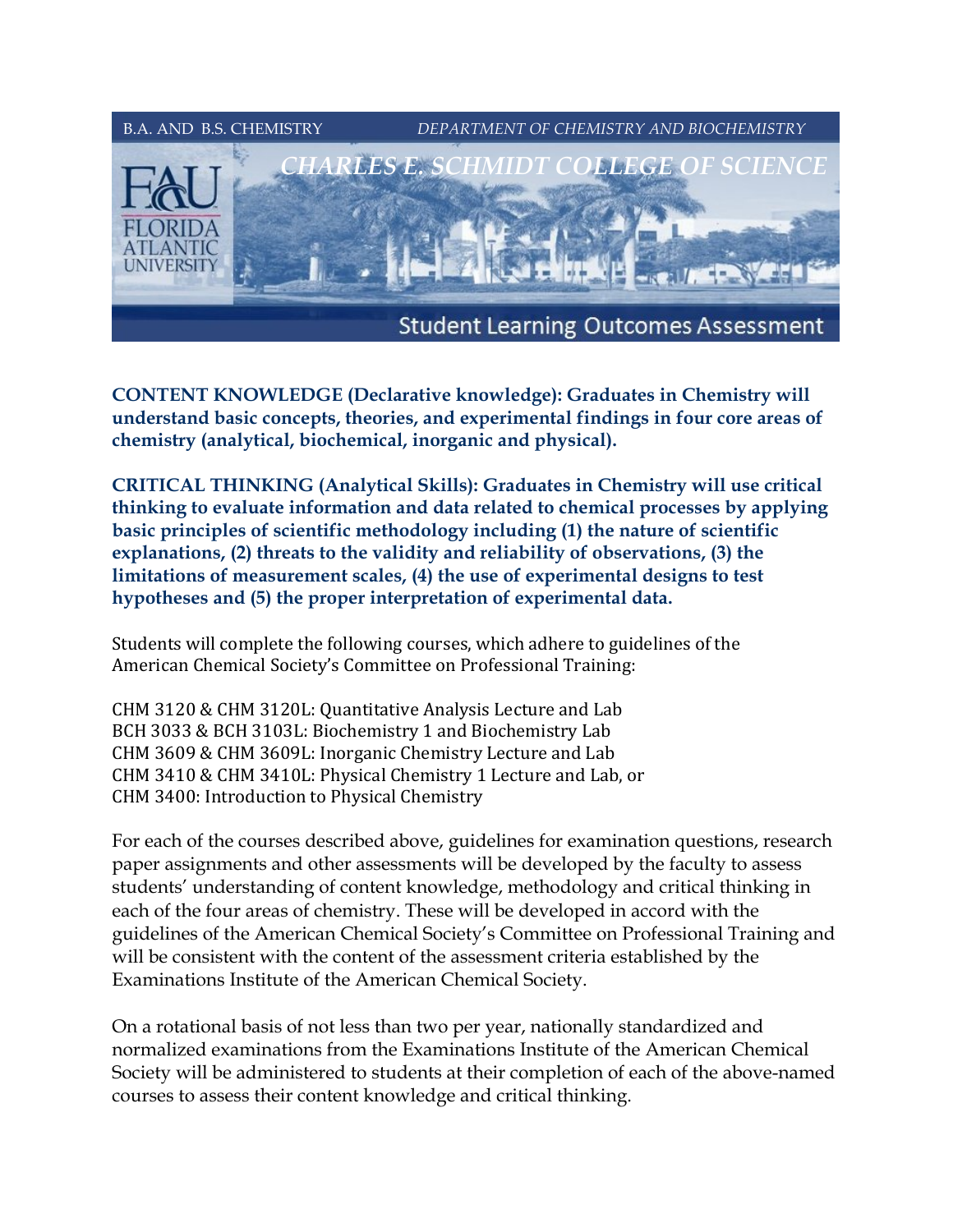Mean scores of students in this program for each of the standardized and normalized examinations should exceed the 50th percentile on a national basis.

## **CONTENT KNOWLEDGE (Technical Skills): Graduates in Chemistry will be able to perform laboratory techniques sufficient to conduct basic and advanced experiments in Chemistry and Biochemistry**

Students will take the following required laboratory courses:

Quantitative Analysis Lab (CHM 3120L) Inorganic Chemistry Lab (CHM 3609L) Organic Chemistry Lab (CHM 2211L)

In these courses, nationally standardized and normalized laboratory practicals based on those recommended by the Examinations Institute of the American Chemical Society will be included to assess students' skills in the following areas:

- \* Small-Scale Techniques
- \* Density and Volume
- \* Acids, Bases, and Titrations
- \* Generation and Identification of Gases
- \* Solutions and Chromatography
- \* Reaction Rates
- \* Qualitative Analysis

On a rotational basis of not less than three per year, students will be assessed on their abilities to successfully complete the tasks of the laboratory practicals described above, in accord with the grading rubrics established by the Examinations Institute of the American Chemical Society.

All students must be able to successfully complete a majority of the tasks in each of the laboratory practicals described above.

**COMMUNICATION (Written Communication): Graduates in Chemistry will be able to produce writing that is grammatically correct, wellorganized, and properly formatted and in accord with the American Chemical Society's Style Guide.** 

**COMMUNICATION (Graphic Communication): Graduates in Chemistry will be able to produce and interpret charts, graphs and tables that effectively and accurately display chemical data, relationships and principles.**